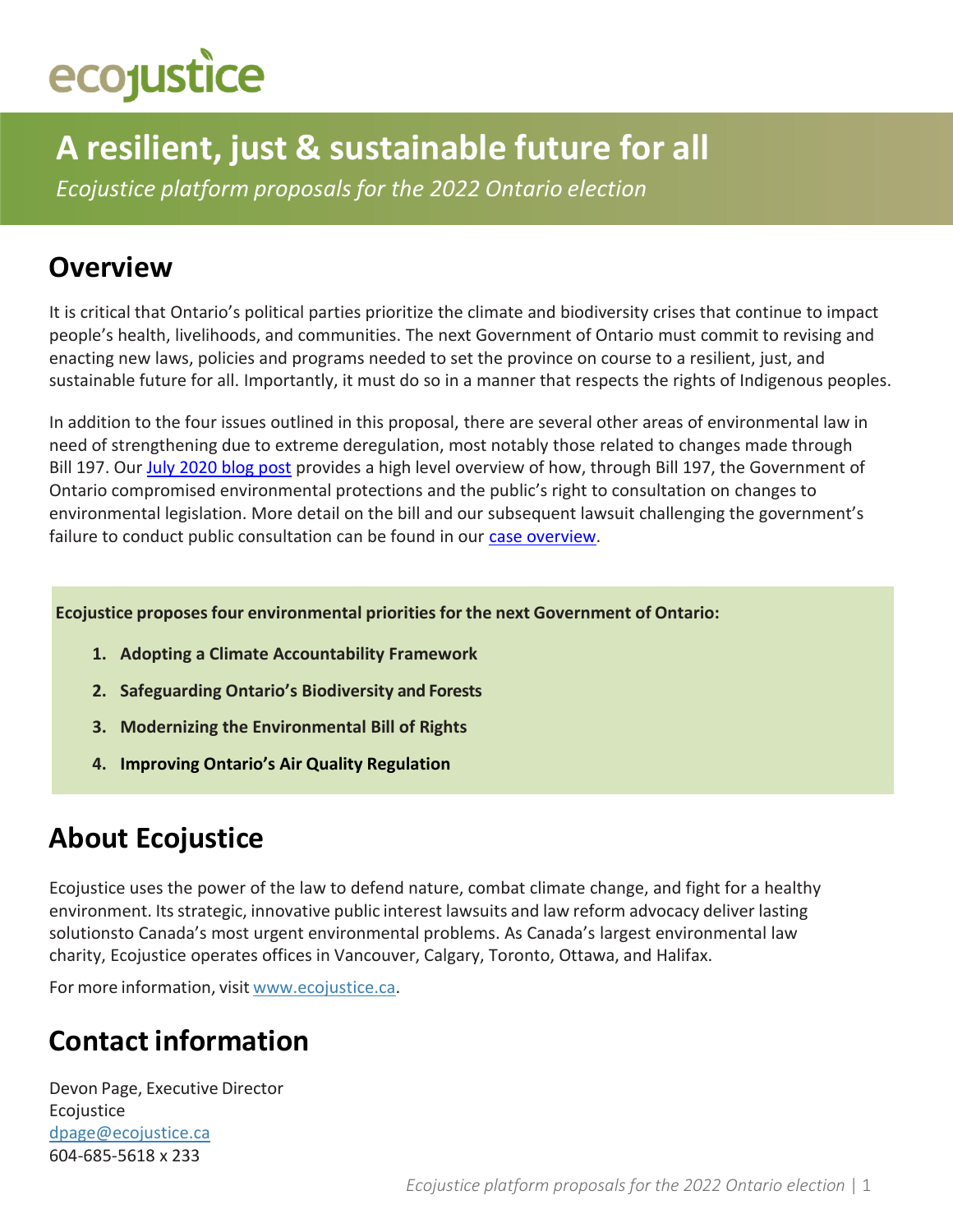## **1. Adopting a Climate Accountability Framework**

The IPCC's 6th Assessment Report makes abundantly clear that we have a very small window of opportunity to make the ambitious emissions reductions that are necessary to address climate change. In addition to the IPCC's dire warnings, Canada ranks dead last among the G7 on climate progress. Each province has an essential part to play in combating climate change and in developing a robust accountability framework that legitimizes and affirms a commitment to net-zero.

Ontario once defined itself as a climate leader with the passage of the *Climate Change Mitigation and Lowcarbon Economy Act* in 2016. At the time, the CCMLEA was one of the more ambitious provincial commitments to a low-carbon economy, but the rollback of this legislation was a serious setback. It is not too late for Ontario to reassert leadership on this issue; the next government should re-establish a strong provincial framework for climate accountability that steps beyond greenwashing and towards a legislated commitment to science.

An Ontario climate accountability framework must include the following key elements:

- 1. Long-term GHG reduction targets (2030 and 2050) that are ambitious, enshrined in law and move Ontario towards its fair contribution to a 1.5 C world.
- 2. Five-year carbon budgets that cap total GHG emissions. These budgets will anchor planning to meet the targets by breaking up long-term goals into manageable pieces.
- 3. Regular plans to achieve the carbon budgets and targets, accompanied by reports on progress on those plans. These plans and reports must be tabled before Provincial Parliament.
- 4. An arms-length expert climate advisory committee drawn from all regions of the province, including Indigenous Peoples and Knowledge holders, that (1) advises government on long-term targets, including the five-year carbon budgets, (2) monitors and reports on government progress towards achieving the budgets and long-term targets, and (3) provides advice to the government on climate-related policy.
- 5. A statutory requirement for government to table responses to the climate committee's progress reports before Provincial Parliament. The response must set out how the government will act on the body's recommendations.

#### **Proposed platform language**

We will take on Ontario's fair share of the climate emergency and introduce legislation to create an Ontarian climate accountability framework. That legislation will:

- Set legally binding targets on a pathway to a safe climate;
- Mandate transparent and detailed government plans to meet those targets;
- Require government to obtain and respond to independent expert advice on those targets and the plans; and
- Require regular and open reporting on progress towards achieving those targets.

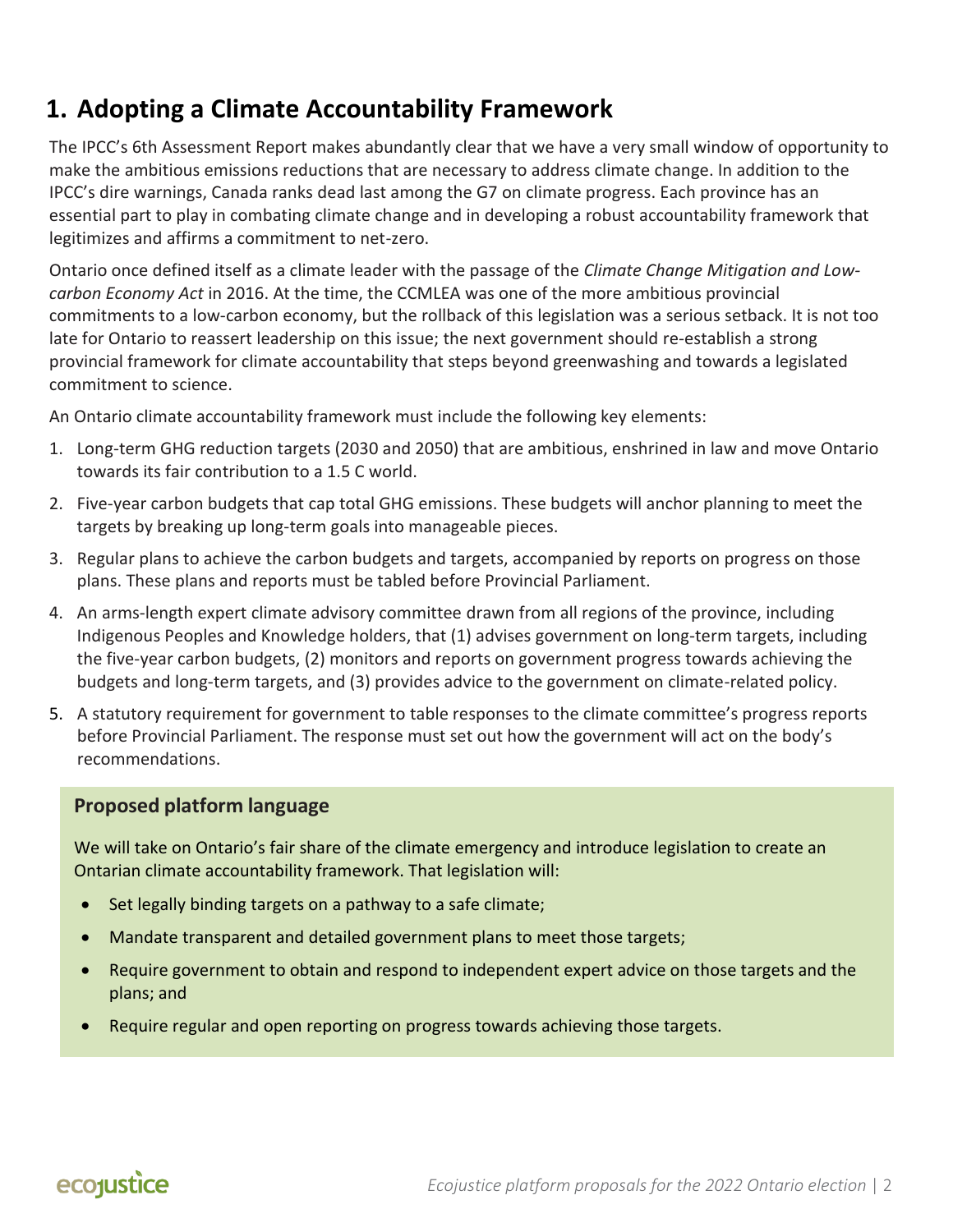## **2. Safeguarding Ontario's Biodiversity and Forests**

Ontario is home to a wealth of terrestrial and aquatic ecosystems, including 71 million hectares of forest that provide habitat for endangered species, store carbon, and protect watersheds. These ecosystems support Ontarians' livelihoods and keep our communities healthy.

But Ontario's natural heritage is at risk. Massive regulatory exemptions, "pay to slay" regulations, and other loopholes have left Ontario's endangered species and forests vulnerable to the whims of developers and industry. Logging can take place without a plan to recover species and habitat, without climate mitigation, and without an option for the public to request environmental assessments. Ontario's environmental deregulation has led to widespread deforestation and species loss and decline,<sup>1</sup> leading Ontario's Auditor General to conclude that Ontario is "[failing in its mandate to protect species at risk.](https://www.auditor.on.ca/en/content/annualreports/arreports/en21/ENV_ProtectingSpecies_en21.pdf)"<sup>2</sup>

In 2019, the Government enacted a drastic overhaul of Ontario's Endangered Species Act (ESA) and Environmental Assessment Act (EAA) that gutted protections for the province's most vulnerable plants and animals and significant forests. These changes:

- Permanently exempted forestry operations one of the primary drivers of species decline from the ESA, even though officials concluded the exemption could cause "significant adverse effects" to endangered or threatened species such as boreal caribou.
- With the new "Conservation Fund" under the ESA, deprived six endangered species of the chance to receive "overall benefits" for recovery of their populations and habitats, instead allowing habitat to be destroyed in exchange for payment, with no requirement that the payment go directly towards mitigation or recovery.
- [Exempted](https://www.blogto.com/city/2020/07/doug-ford-broken-law-bill-197/) the logging industry from any assessments under the EAA, eliminating even the minimum standards implemented following the Class Environmental Assessment for Forest Management on Crown Lands, including for climate mitigation.

Ontario's current regulatory regime has other gaps that leave forests and species vulnerable:

- Forestry laws do not account for infrastructure such as logging roads and their negative impact on forest intactness.
- Ontario's only Biodiversity Strategy was written in 2011, covered the period 2011-2020, and has yet to produce any tangible results.<sup>3</sup>
- The strategy did not include Indigenous-led initiatives such as Indigenous Protected and Conserved Areas. The Auditor General found that Ontario is falling behind other jurisdictions because it has no long-term strategic plan for species at risk, nor any performance measurement framework to evaluate whether existing programs and policies are helping species.
- For Boreal Caribou, one of Ontario's most iconic and at-risk species, Ontario has never implemented a plan to keep habitat disturbance below the levels scientifically determined to give the species a chance to survive and recover.

 $\overline{\phantom{a}}$ 

<sup>1</sup> Wildlands League. 2019. Boreal Logging Scars: An extensive and persistent logging footprint in typical clearcuts of northwestern Ontario, Canada. Available at:<https://loggingscars.wpengine.com/wp-content/uploads/MyUploads/Summary-for-Decision-Makers.pdf>

<sup>&</sup>lt;sup>2</sup> Office of the Auditor General of Ontario. 2021. Value-for-Money Audit: Protecting and Recovering Species at Risk. Available at: [https://www.auditor.on.ca/en/content/annualreports/arreports/en21/ENV\\_ProtectingSpecies\\_en21.pdf](https://www.auditor.on.ca/en/content/annualreports/arreports/en21/ENV_ProtectingSpecies_en21.pdf) <sup>3</sup> Ontario Ministry of Natural Resources. 2012. Biodiversity: It's In Our Nature. Available at: [https://files.ontario.ca/mnr\\_biion\\_accessibility\\_en\\_final.pdf](https://files.ontario.ca/mnr_biion_accessibility_en_final.pdf)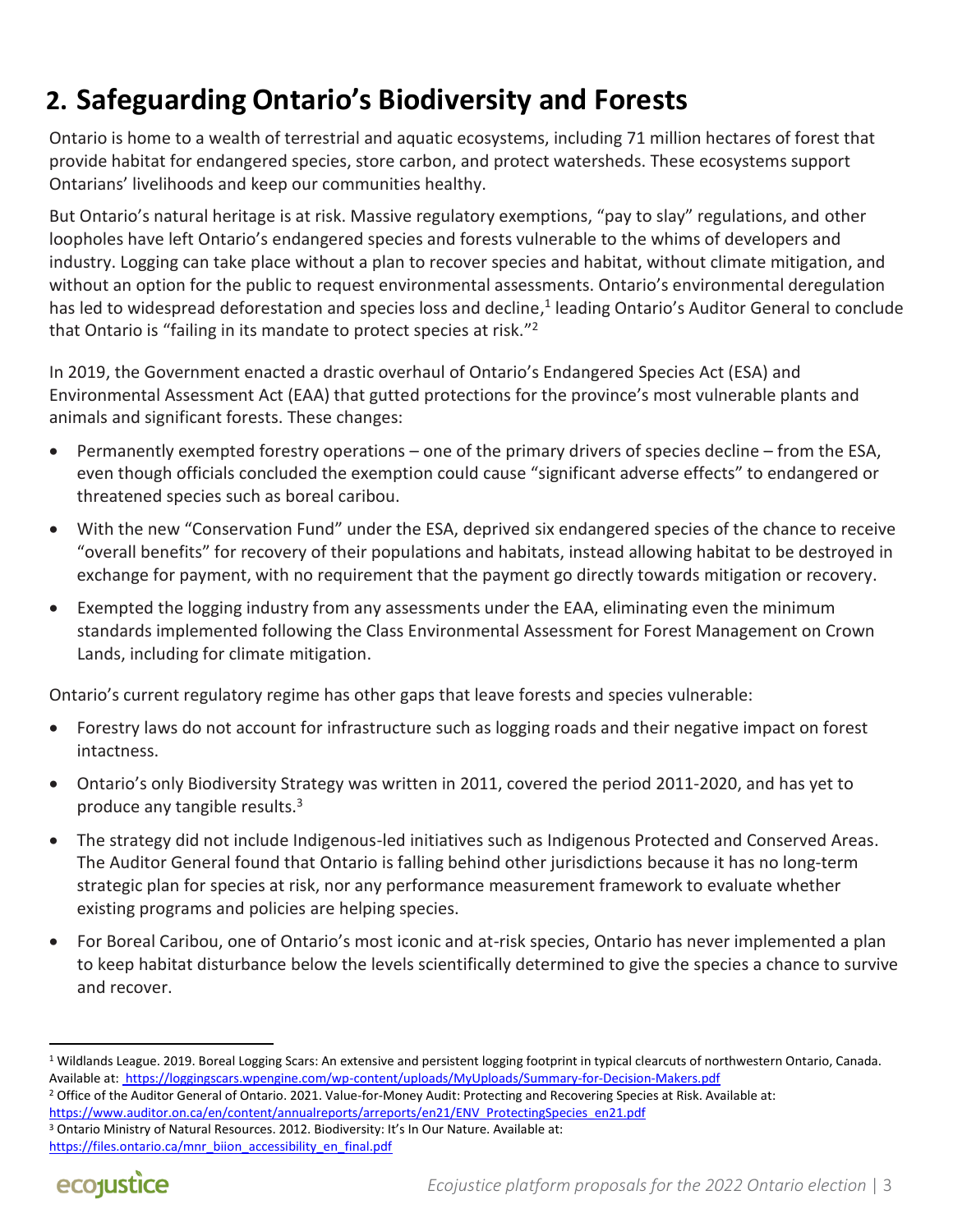Ontario needs modern laws that recognize the key to species recovery is protecting and restoring habitat, especially our forests. The approach should be grounded in scientific and Indigenous knowledge and should make biodiversity central to government priority-setting.

#### **Proposed platform language**

We commit to Ontario's endangered species and forests by:

- Implementing all recommendations in the Auditor General of Ontario's report on Protecting and Recovering Species at Risk;
- Restoring all lost protections under the *Endangered Species Act* (ESA), including repealing the "pay to slay" exemption;
- Ensuring all forestry activities comply with the ESA to support the recovery of Ontario's endangered species that depend on Ontario's forests*;*
- Protecting forests by amending the Crown Forest Sustainability Act (CFSA) to require all logging plans to incorporate forest connectivity and intactness, climate mitigation and adaptation, protection of endangered species, and Indigenous Rights;
- Re-establishing and modernizing the environmental assessment Declaration Order for forestry to require individual environmental assessments where it is determined, based on reasonable grounds, that a forest management plan will not fulfil the goals of the updated CFSA;
- Renewing Ontario's biodiversity strategy with Indigenous perspectives and contributions at its heart, including prioritizing Indigenous Protected and Conserved Areas; and
- Saving boreal caribou by immediately halting all disturbance in their critical habitat until the minimum 65% management threshold is applied to all activities and approvals in caribou habitat, and by committing to habitat restoration where required at the range-level.

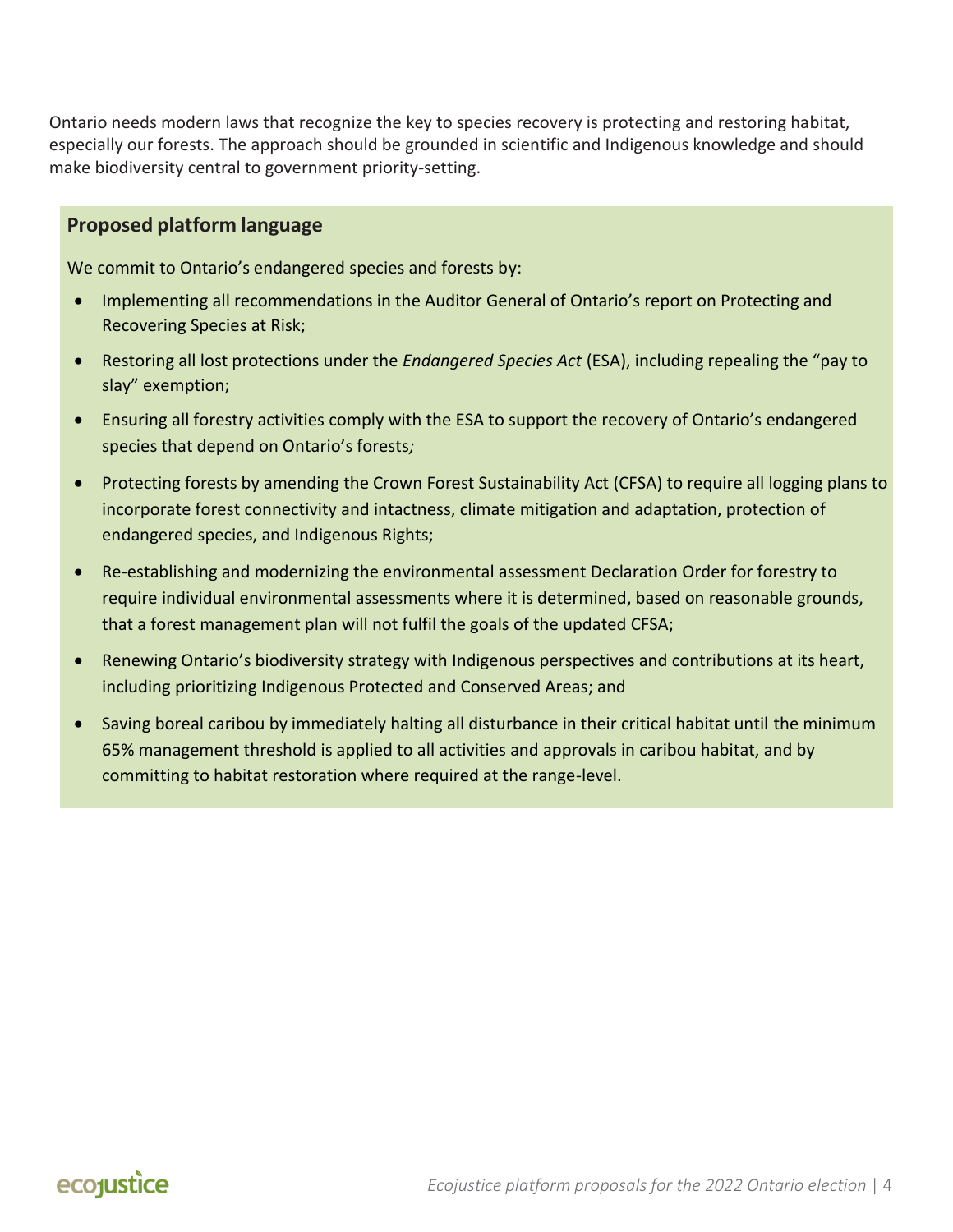# **3. Modernizing the Environmental Bill of Rights**

Though the Ontario *Environmental Bill of Rights* (EBR) was a leading piece of legislation in 1993, its shortcomings have become increasingly apparent. The EBR is in serious need of reform to bring it up to speed with legal developments, provide a meaningful right to a healthy environment for all Ontarians, and achieve its stated purposes: environmental protection, public participation, and government accountability.

Ontario's EBR should affirm the rights of all persons to a healthy environment by protecting the people and natural habitats in Ontario from pollution and ecological destruction. These rights need to be set within the current and evolving context of the escalating climate, pollution and biodiversity crises.

To help restore Ontario's status as an environmental leader, the EBR should be amended to:

- Guarantee an enforceable, substantive right of all present and future generations of Ontarians to a healthy and ecologically balanced environment, safeguarded by the government's responsibility to protect the environment;
- Strengthen enforcement tools to ensure they can be used as intended: to hold the Ontario government and those responsible for pollution and environmental damage accountable for their actions;
- Ensure all provincial environmental laws and policies and their administration are informed by the right to a healthy environment for people in Ontario, including land use planning under the *Planning Act*;
- Remove barriers to third party appeals;
- Update Reg 681/94 to ensure all government departments (and proposals within those departments that may have an impact on the environment) are classified instruments under the EBR;
- **Ensure that decisions address cumulative effects and promote environmental justice**  $-$  **including the** avoidance of adverse effects that disproportionately affect vulnerable populations;
- Universally recognize and give effect to the precautionary principle, the polluter pays principle, the principle of non-regression and the principle of intergenerational equity; and
- Reinstate the independent Office of the Environmental Commissioner of Ontario (ECO).

Public engagement on changes to the EBR with these enhancements in mind would position Ontario toward healthy and just future.

#### **Proposed platform language**

We will deepen our commitment to transparency, accountability and environmental justice by engaging people in Ontario in a comprehensive review and modernization of the EBR with a focus on:

- Providing a substantive right to a healthy environment;
- Ensuring that right is protected through government accountability and transparency; and
- Embedding the right to a healthy environment and environmental justice in all government decision-making.

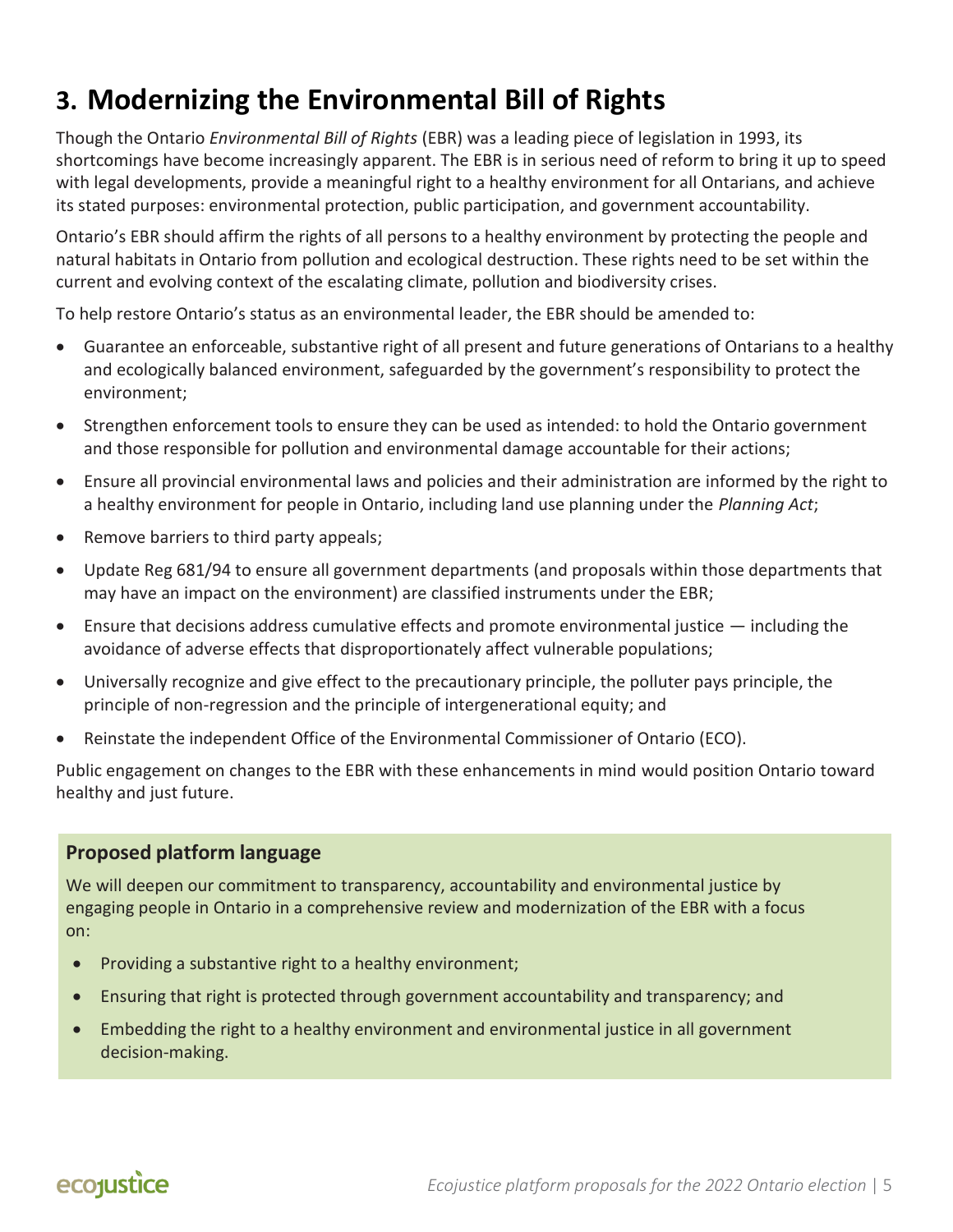# **4. Improving Ontario's Air Quality Regulation**

Communities in Ontario near industrial areas – often vulnerable or marginalized communities – experience disproportionate impacts from air pollution. Ontario has been slow to adopt regulatory measures to address this inequity, and the weak measures it has adopted have resulted in little progress over the last 17 years, since Ontario enacted Local Air Quality Regulation 419/05 (Reg 419). Reg 419 was supposed to protect fenceline communities from industrial air emissions by setting health-based standards for pollutants, while leaving some flexibility to set standards that exceed the health-based standard through a site-specific standard process with community consultation.

However, faced with strong opposition from a powerful industrial lobby, the initial premise of the regulation has been lost through several exemptions, amendments, lengthy implementation delays, and failures to set health-based standards for harmful pollutants:

- Ontario increasingly relies on technical standards and new regulations as alternative compliance tools, allowing some of the biggest polluters to shirk compliance with health-based standards in exchange for committing to install technical upgrades over unnecessarily lengthy implementation timelines.
- Ontario repeatedly grants polluters site-specific standards that allow levels of pollution higher than the health-based standards without requiring evidence of pollution reductions or progress towards compliance with health-based standards.
- Pollutants with severe health impacts lack standards or have outdated limits not protective of health.
- Ontario lacks a clear policy explaining how it will consider cumulative effects for most pollutants and most facilities, and does not appear to consider cumulative effects when it grants approvals, even when communities are exposed to emissions from several facilities.

To address these gaps and ensure that Ontario's air pollution regulatory regime protects human health and the environment, we recommend the following measures:

- Conduct cumulative effects assessments for all air approvals, including technical and site-specific standards, and develop a clear policy explaining how this will be done.
- Update all outdated air quality standards (e.g., NOx) and introduce health-based standards for pollutants without standards (e.g., PM2.5).
- Limit the number of years a facility can operate under a site-specific standard, without showing progress in reducing emissions, to ensure progress toward meeting the health-based standard.
- Review and revise technical standards to shorten implementation timelines and strengthen emissions reduction measures where gaps are identified based on comparable technical standards in the US.
- Tighten the timelines and emission standards in Regulations 530 and 88.
- Revise Regulation 681/94 to ensure that technical, site-specific, and air regulations are subject to thirdparty appeal rights under the EBR.
- Proactively disclose information about Ontario's air pollution regulatory efforts in a timely, regular way (not just in annual reports). This disclosure should include applications for approvals by facilities and information about enforcement activities.
- Expand ambient and facility-specific air monitoring activities and report real-time monitoring data to the public.

### ecolustice